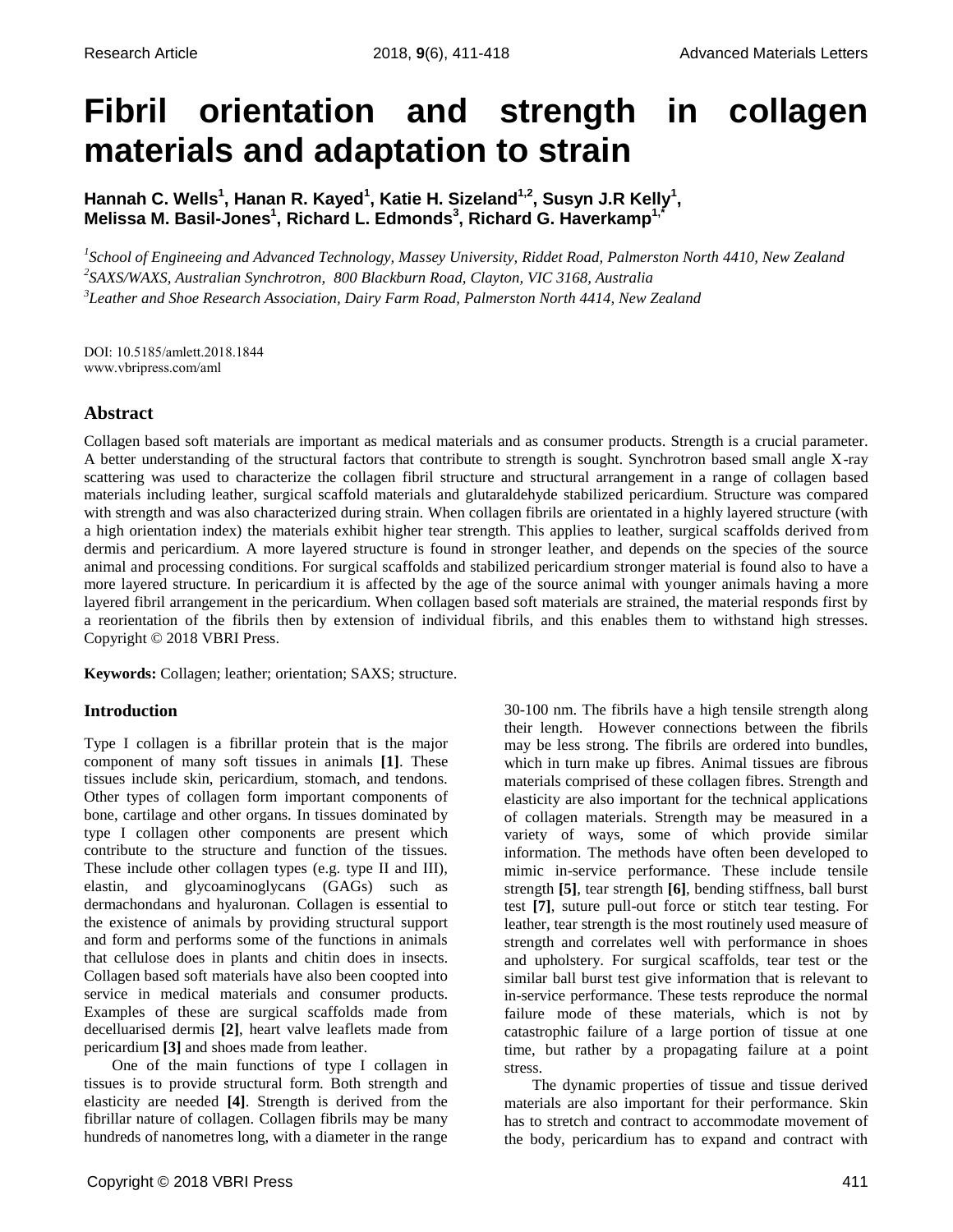each heartbeat, stomach tissue has to expand with each meal. Leather in shoes must flex with each footstep, surgical scaffolds must duplicate the expansion and contraction of the tissue it replaces. Therefore collagen materials must have mechanisms to accommodate this dynamic behavior. These mechanisms may be at the scale of the molecule, fibril, fibre or tissue structure.

The structure of collagen in tissues has been characterized by a range of techniques. Optical microscopy, including staining with picrosirius red, is useful in getting a macroscopic view of the collagen organization **[8]**. Scanning electron microscopy and transmission electron microscopy (TEM) can show the organization of the fibrils and the structure of the fibrils. It has the disadvantages that these methods normally require chemical staining and dehydration which may alter the structure and these methods only show small areas of sample which comes with a risk of not being representative. Atomic force microscopy provides structural information at a similar scale to TEM **[9]** with the similar sampling representation risk, but avoids the need for transformational sample preparation. Small angle X-ray scattering (SAXS) is also useful **[10]** and has advantages over these other techniques in that it may be performed on samples without chemical modification, it can sample a larger volume of sample while providing structural information at a range of scales (e.g. from 1- 200nm), and it can be easily and directly quantified **[11]**. SAXS also has the advantage that these measurements can be made while a tissue sample undergoes strain or other mechanical transformations**[12-13]**.

Here the structural aspects of collagen based materials that contribute to strength are investigated. The investigation includes the correlation of measured mechanical properties with nanostructure and also the dynamic changes in collagen structure and structural arrangement under strain. It is hoped that a better understanding of the mechanism of collagen in providing strength and elasticity may both enable manufacture of improved collagen based materials but also provide a better understanding of the performance of natural tissues.

## **Experimental**

## *Sample source and sample preparation*

**Leather.** The following procedure was used to produce leather from animal skins. Adhering fat and flesh was removed from the skins before a conventional lime sulfide paint (140 g/L sodium sulfide, 50 g/L hydrated lime, 23 g/L pre-gelled starch thickener) was applied to the flesh side of the skin at 400  $g/m<sup>3</sup>$ . After an incubation period of 16 h at 20 °C the skins were washed to remove the lime and the pH was lowered to 8 by adding ammonium sulfate. A commercial bate enzyme called Tanzyme (0.1 % w/v) was then added and the skins were held at 35 °C for 75 min before being washed and pickled (20% w/v sodium chloride and 2% w/v sulfuric acid). The pickled skins were then degreased using a 4% nonionic

surfactant (Tetrapol LTN, Shamrock, New Zealand) at 35 °C for 90 min before being washed. To neutralize the skins they are then washed for 10 min in 8% NaCl, 1% disodium phthalate solution (Feliderm DP, Clariant, UK) and 1% formic acid. The mix was then made up to 5% chrome sulfate using Chromosal B (Lanxess, Germany) and processed for 30 min. 0.6% magnesium oxide is then added based on the weight of the skins to fix the chrome and is processed over night at 40 °C. The resulting wetblue pelts are neutralized again, using 1% sodium formate and 0.15% sodium bicarbonate for 1 h. The pelts are then washed and retanned with 2% synthetic retanning agent (Tanicor PW, Clariant, Germany) and 3% vegetable tanning (mimosa; Tanac, Brazil). 6% mixed fatliquors were added and the leathers were held at 50 °C for 45 min, followed by fixing with 0.5% formic acid for 30 min and washing in cold water.

Pericardium. Fresh bull (Charolais Cross) pericardium samples were sourced within 2 h of slaughter from John Shannon, Wairapara, New Zealand. The tissue was cut into rectangular sample pieces (50 mm  $\times$  6mm) with the long axis being parallel to the long axis of the heart. The pericardium was washed for 24 h in 1% octylphenol ethylene oxide condensate (Triton X-100, Sigma) and 0.02% EDTA solution made up in phosphate buffered saline (Lorne Laboratories Ltd). Finally, the samples were stored in phosphate buffered saline up until experimental analysis.

**Surgical scaffold materials.** Commercial acellular dermal matrix (ADM) materials were obtained. These included Strattice Firm porcine ADM (LifeCell Corporation, US), Alloderm human ADM (LifeCell Corporation, US) and a range of SurgiMend bovine ADM (TEI Biosciences, US). The range of SurgiMend bovine ADM included third trimester fetal ADM and neonatal ADM (animals less than 5 months old). Strattice and Alloderm were transported as sterile hydrated materials whereas the SurgiMend materials were transported dry and required hydrating with distilled water prior to SAXS analysis and physical testing.

## *Synchrotron SAXS*

SAXS diffraction patterns were recorded on the SAXS/WAXS beamline at the Australian Synchrotron (Melbourne, Australia). A high-intensity undulator source was used with an energy resolution of  $10^{-4}$ obtained from a cyro-cooled Si(III) double-crystal monochromator. The beam size was  $250 \times 80$  µm (FWHM focused at the sample) with a total photon flux of around  $2 \times 10^{12}$  ph.s<sup>-1</sup>. Diffraction patters were recorded with an X-ray energy of 12 keV using a Pilatus 1 M detector that had an active area of  $170 \times 170$  mm and a sample-to-detector distance of 3371 mm. Exposure time for diffraction patterns ranged between 1 and 5 s and initial data processing was carried out using Scatterbrain software.

SAXS data was recorded in two directions through the samples. The X-ray beam either passed through the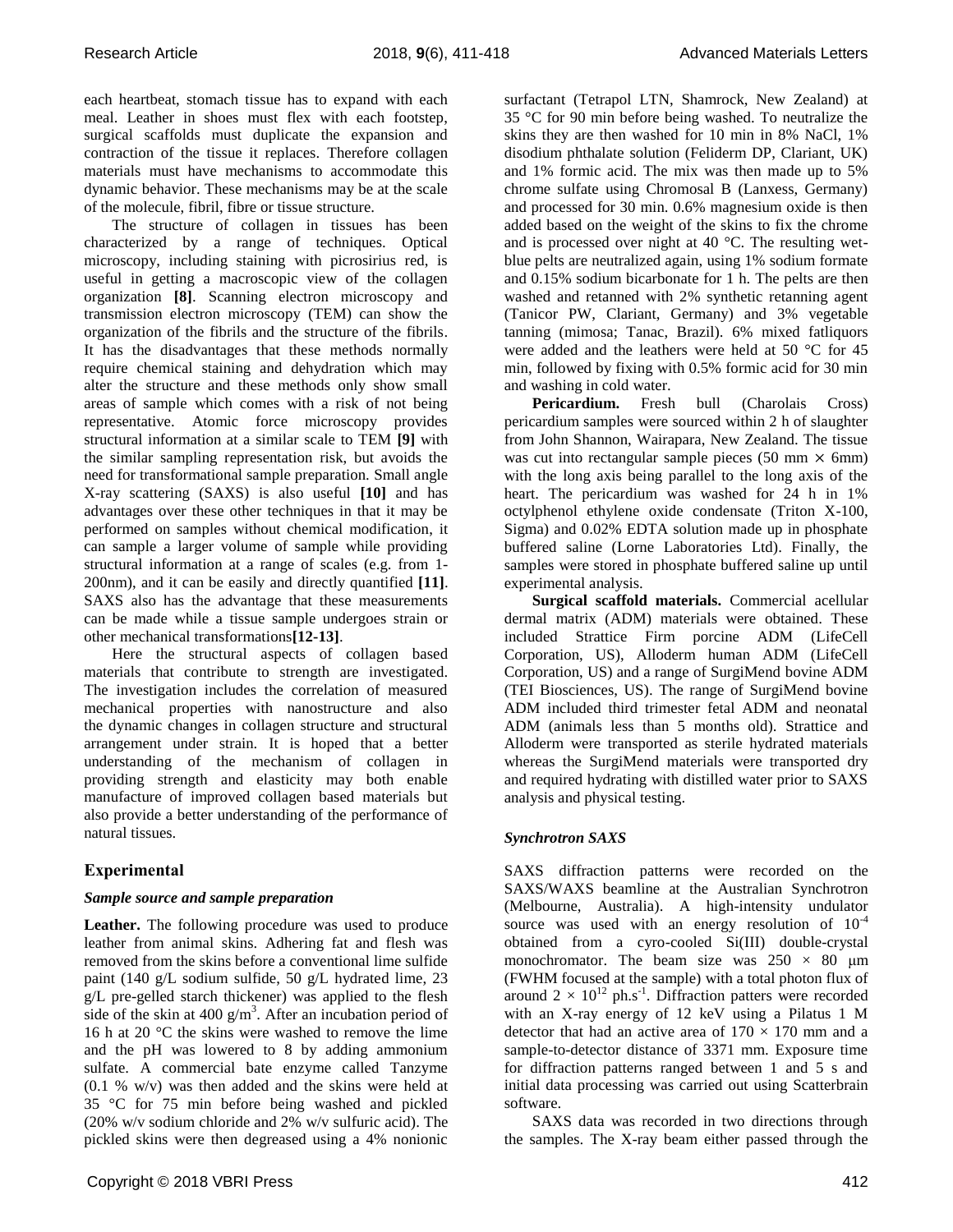flat (top) surface of the sample, normal to the surface or edge-on to the sample (referred to as edge-on or cross sections). For edge-on analysis, the structure was analysed every  $0.1 - 0.2$  mm through the sample, since the structure is known to vary through the thickness.



**Fig.1.** SAXS experimental setup. (a) Samples of leather or tissue mounted for measurement without strain, (b) samples mounted for SAXS measurement during strain. (a) Reprinted with permission from Basil-Jones, M. M. et. al., *J. Agric. Food Chem.* **2010,** *58*, 5286. ©2010 The American Chemical Society.

Samples were strained with apparatus using a linear motor, Linmot PS01 48 \_ 240/30\_180-C (NTI AG, Switzerland), mounted on a purpose-built frame. Clamps to hold the pericardium were fitted between the linear motor and a L6D OIML single-point loadcell (Hangzhou Wanto Precision Technology Co., Zhejiang, China). Samples were mounted horizontally without tension and strained in 1mm increments and maintained for 1min at each extension to stabilize before SAXS patterns, the extension and the force information were recorded. This process was repeated until the sample failed, with the interval between strain increments around 8–13 min.

**Fibril Diameter.** The Irena software package, running on Igor Pro, was used to calculate fibril diameters from collected SAXS data. The data were fitted at the wave vector, q, between  $0.01 - 0.04$   $\AA$ <sup>-1</sup> and at an azimuthal angle which was approximately 90° to the long axis of most of the collagen fibrils. The long axis of most of the collagen fibrils was determined as the azimuthal angle that had the maximum intensity for the D-spacing diffraction peaks. The "cylinderAR" shape model with an arbitrary aspect ratio of 30 was used for all fitting. We did not attempt to individually adjust the aspect ratio for all samples, and the unbranched length of collagen fibrils could in fact exceed this ratio.

**Orientation Index.** The orientation index (OI) is a measure of the spread of fibril orientation. The spread is quantified to a value between 0 and 1, where 0 indicates isotropically orientated fibrils and 1 indicates parallel fibrils. The OI is defined by the equation  $(90^{\circ} - OA)/90^{\circ}$ , where OA (orientation angle) is the minimum azimuthal range that contains 50% of the microfibrils, using the spread in azimuthal angle of D-spacing diffraction peaks, converted to an index. The peak area is measured above a fitted baseline, at each azimuthal angle.

## **Electron microscopy**

**SEM.** To carry out scanning electron microscopy, samples were cut into small cube-shaped pieces and fixed for at least 8 h at room temperature in Modified Karnovsky's fixative. This fixative contains 3% glutaraldehyde and 2% formaldehyde in 0.1 M phosphate buffer (pH 7.2). Following fixing, the samples were washed three times in phosphate buffer (0.1 M, pH 7.2) for 10 – 15 min before being dehydrated in a graded series of ethanol washes (25, 50, 75, 95 and 100%). Each dehydration stage was carried out for  $10 - 15$  min, and this was followed by a final wash for 1 h with 100 % ethanol. Critical point (CP) drying was carried using the Polaron E3000 series II critical point drying apparatus. Liquid  $CO<sub>2</sub>$  was used as the CP fluid and 100% ethanol as the intermediary fluid. The samples were then mounted on to aluminium stubs and sputter coated with gold using the Baltec SCD 050 sputter coater. Samples were viewed in the FEI Quanta 200 environmental scanning electron microscope at an accelerating voltage of 20 kV.

**TEM.** For transition electron microscopy, samples were fixed with 20 g  $kg^{-1}$  formaldehyde and 30 g  $kg^{-1}$ glutaraldehyde in  $0.1 \text{ mol}$  phosphate buffer (pH 7.2) for 2 h at room temperature. Samples were washed and fixed with 10 g  $kg^{-1}$  OsO<sub>4</sub> in buffer for 1 h at room temperature. After a further three washings for 10 min each, the samples were dehydrated using acetone/water series (150, 500, 750, 950, 1000 g kg<sup>-1</sup>). Each stage was carried out for  $10 - 15$  min each and was followed by two pure acetone washes for 1 h each. Samples were first embedded with an acetone resin 50:50 mixture (Procure 812 ProSciTech, Australia), left on a stirrer overnight, then were left for another 8 h in pure acetone and stirred; this step was repeated twice. Lastly, the samples were embedded in pure resin at 60 °C for 48 h.

## **Atomic Force Microscopy (AFM)**

Small square sections of sample were cut and mounted onto 12 mm diameter magnetic metal discs using doublesided tape. Sample were left to air dry for a few h before being imaged. Sample were viewed using a Nanoscope E (Veeco) atomic force microscope with a JV scanner. An x-y calibration to  $\pm 3\%$  was completed just prior to imaging. CSG01 cantilevers (NT-MDT, Russia) were used for contact mode imaging, with a force constant of about  $0.05$   $Nm^{-1}$ .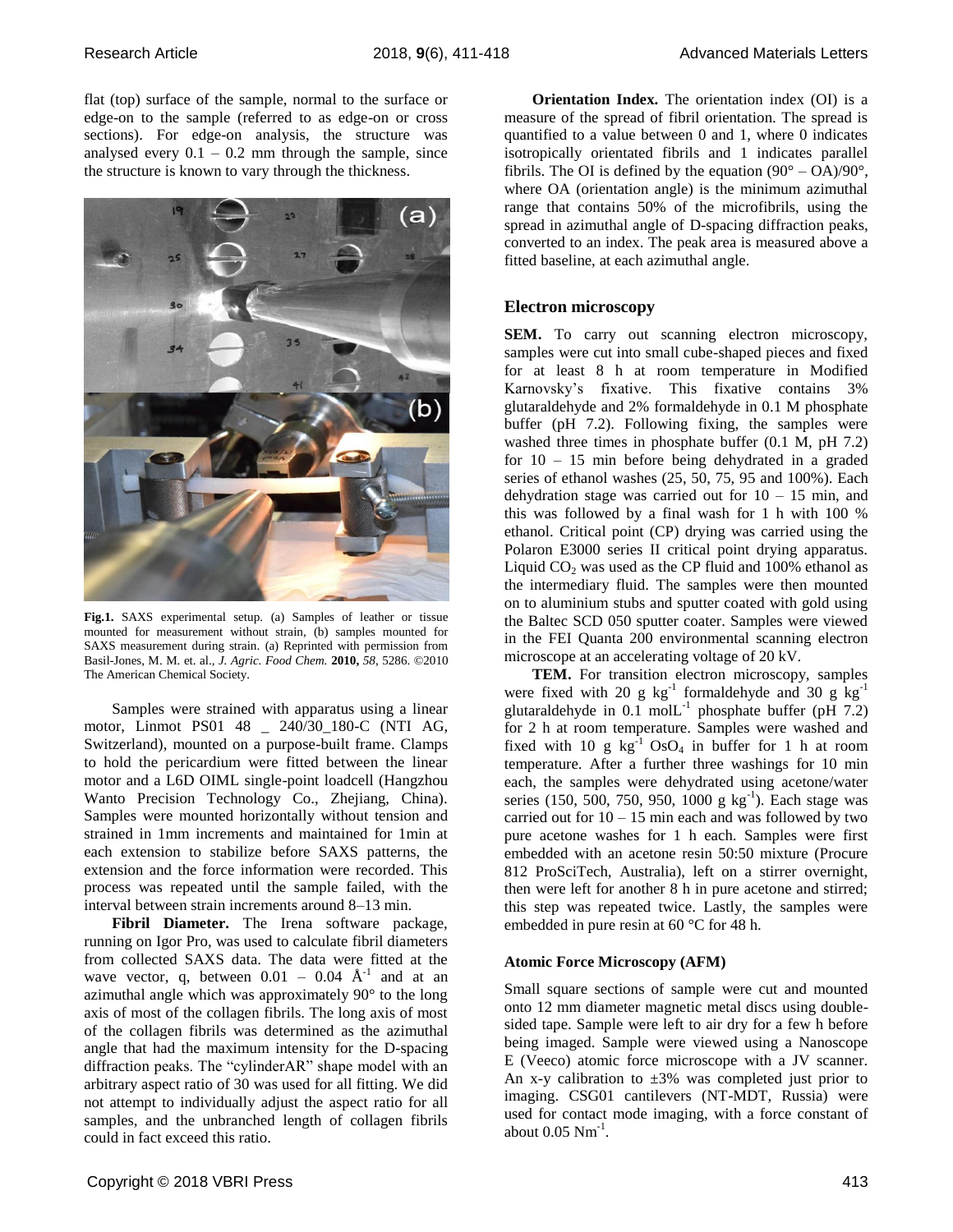#### **Optical Imaging with Picrosirius Red Staining**

Samples were frozen and cut in a Leica CM1850 UV cryogenic microtome at -30 °C before being mounted on microtome discs using an embedding medium. Crosssections of samples were cut, each being 10 μm thick, and transferred on to glass microscope slides. The mounted samples were then stained following the procedure given with the Picrosirius Stain Kit (Polysciences, Inc.) and placed in 70% ethanol for 45 s, before being left to air dry for several h. A Nikon Digital Sight DS-Fi2 camera was used to view the samples and collect images with crosspolarised filters.

### **Tear Tests**

Tear strength for each material was determined using standard methods for double-edge tear testing **[6]**. Samples were cut to size and stored at 20 °C and 65 % relative humidity for 24 h before testing. Thickness of each sample was measured prior to testing, using method BS EN ISO 2589:2002. An Instron 4467 was used to carry out the tear tests.

#### **Results and discussion**

#### **Images of materials**

The structure of ovine dermis (in the form of leather) and pericardium at a range of scales and with a range of imaging techniques are shown in **Fig. 2**. The materials are not of uniform composition throughout, and this reflects the function of the native materials. Leather has a smooth upper surface that forms a barrier to the environment. In leather the top half (approximately) is referred to as grain and this is the portion that formerly contained hair follicles. The lower half is referred to as corium. Similarly in pericardium the internal side is lubricated and slides against the heart with every beat, whereas the external side is the interface with the abdominal cavity. An optical image of a cross section **(Fig. 2a)** demonstrates the gross differences between grain and corium. A stained cross section of pericardium **(Fig. 2b)** highlights the arrangement of collagen in pericardial tissue. At higher magnification the fibrils in bundles can be seen in a SEM image of ovine leather **(Fig. 2c),** with the banding of collagen fibrils in pericardium visible in an AFM image **(Fig. 2d)** or in a TEM image of bovine leather **(Fig. 2e)**.



**Fig. 2.** Tissue imaged with different techniques: (a) optical microscopy of an ovine leather cross section; (b) picrosirius red stained cross polarized optical section of pericardium; (c) scanning electron microscopy of ovine leather; (d) AFM of fresh pericardium; (e) TEM of bovine leather corium.

#### **SAXS patterns**

The imaging techniques provide a good insight into the structure of collagen tissues and a variety of scales, however, SAXS provides quantitative information on these structures in a volume averaged sample, although not in such a visually intuitive manner **[11]**. A typical scattering pattern of a collagen material **(Fig. 3a)** gives a series of partially aligned diffraction rings, and a central region of scattering aligned at 90° to the alignment of the diffraction rings. This scattering pattern can be processed



**Fig. 3.** Representative small angle X-ray scattering. (a) Scattering pattern showing directions of integration for radial, θ, and azimuthal, ψ, angles; (b) intensity with radial angle integrated over all azimuthal angles; (c) intensity with azimuthal angle integrated over a small range or radial angle corresponding to one diffraction ring.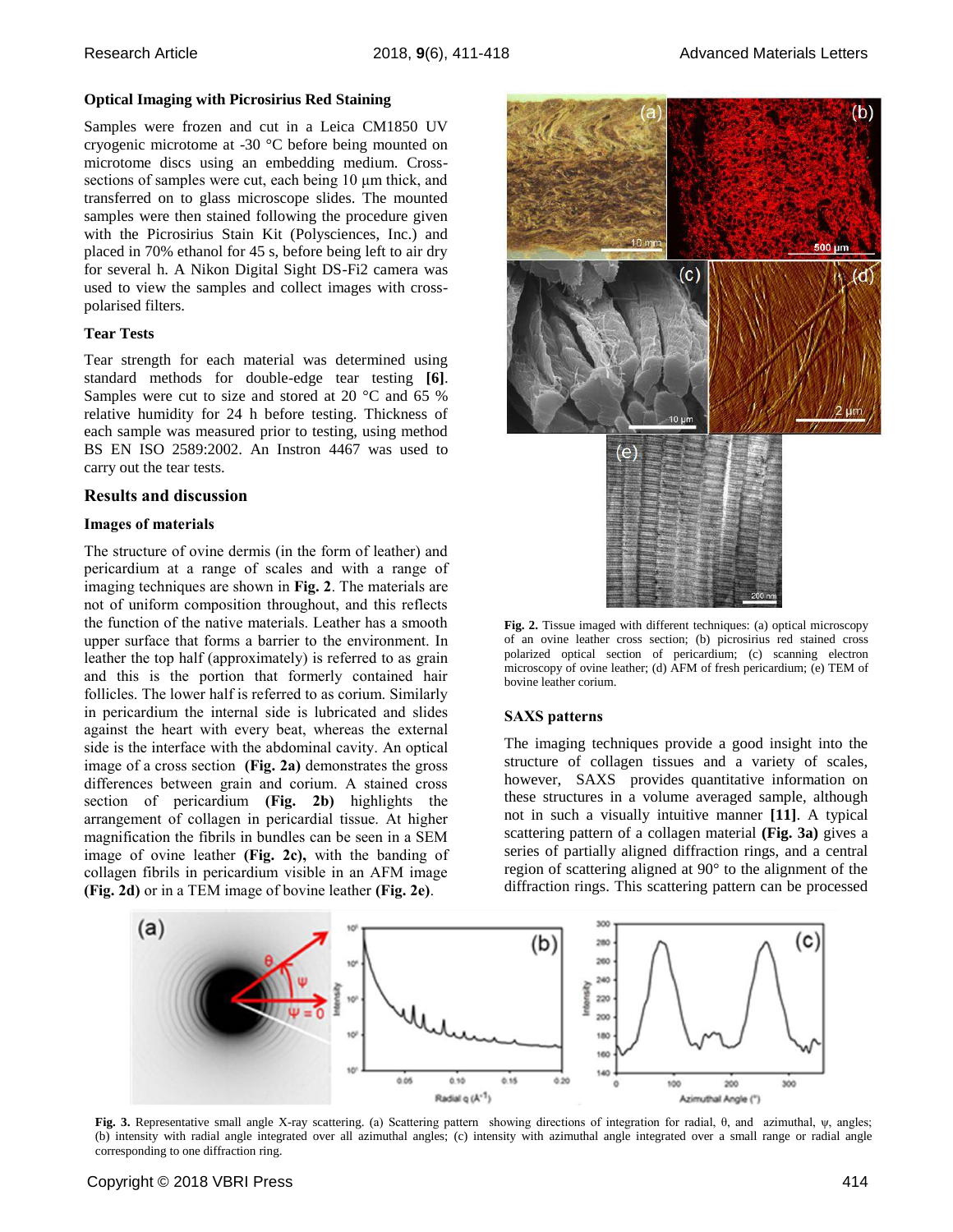in a variety of ways. Two useful methods are to plot the intensity with radial angle integrated over all azimuthal angles **(Fig. 3b)** or the intensity with azimuthal angle integrated over a small range or radial angle corresponding to one diffraction ring **(Fig. 3c).**

#### **OI and tear strength**

The orientation index was measured both with the X-rays edge on to the tissue or leather materials (giving a measure of the layering of collagen fibrils in planes) and perpendicular to the surface of the tissue. For the edge on measurements a correlation is found between the tear strength and the OI. With a large number of samples of ovine and bovine leather a strong correlation is found between tear strength and a relatively small range of OI **[14]**. The ovine leather was selected on the basis of one group of low tear strength material ( $n = 15$ , with 228 diffraction patterns) and one group of higher strength material ( $n = 14$ , with 249 diffraction patterns) and one random group of bovine leather  $(n = 10, \text{ with } 167)$ diffraction patterns). While the spread in OI values for each sample group is quite high ( $\sigma$  = 0.03, 0.03, 0.016 respectively) giving a low  $r^2$  of 0.20 the fit is robust with a p < 0.0001 **(Fig. 4a) [14]**.

Taking a much smaller sample set, but with a much wider range of tear strengths, this time of leather from a range of different animal species, an extended correlation is found between tear strength and OI **[15]**. The leather from the mammals falls in a straight line with an  $r^2$  of 0.98 and p < 0.0001 **(Fig. 4b).**

Acellular dermal matrix materials used for surgical scaffolds made from neonatal bovine dermis (5 months old), while stronger than their leather counterparts made from adult animals, also show a correlation between OI and tear strength **(Fig. 4d) [16]**.

If the strength is due to the sum of the components of the fibrils that lie in the direction of applied force then the OI is given by

$$
OI = \frac{\int_0^{2\pi} \int_0^{\pi/2} \cos^4 \theta \ F(\theta, \phi) \ d\theta \ d\phi}{\int_0^{2\pi} \int_0^{\pi/2} F(\theta, \phi) \ d\theta \ d\phi}
$$

where  $F(\theta, \phi)$  is the angular distribution function where  $\theta$ and  $\phi$  are orthogonal **[16]**.

While the structuring of collagen fibrils into a more layered structure may result in leather with higher tear strength, one may propose a thought experiment where this is extended to an  $OI = 1$  where the fibrils are perfectly aligned. Then there are no fibrils traversing layers and providing a strong fibre connection to tie the layers together. The connections between layers are then due only to the connections between fibrils. Connections in native tissues are generally believed to result from GAGs **[17-18]**, however these are known to be weak and recently this crosslinking effect has been challenged **[13, 19]**. In leather these GAGs have been removed and replaced by chromium or tannins, which are believed to form a similar role. Nevertheless, the bonds holding

fibrils together are much weaker than the strength provided along the length of a fibril. Therefore, in a material where the fibrils are arranged perfectly in planes it might be imagined that the layers would separate. This has been identified, and it is known as looseness in leather.



**Fig. 4.** Tear strength and OI for a) ovine and bovine leather, b) leather from a range of animals, c) bovine acellular dermal matrix for surgical scaffolds. a) adapted from Basil-Jones, M. M. et. al., *J. Agric. Food Chem.* **2011,** *59*, 9972, b) adapted from Sizeland, K. H. et. al., *J. Agric. Food Chem.* **2013,** *61*, 887, c) adapted from Wells, H. C. et. al., *ACS Biomat. Sci. Eng.* **2015,** *1*, 1026, with permission, all ©The American Chemical Society

Looseness may occur in bovine and other strong leather. Looseness is defined as the appearance of wrinkles on the surface (grain) of leather when it is folded grain side inwards. It is an undesirable attribute and results in a downgrade of the leather **[20]**. The OI through a cross section of tight (good) and loose (poor) leather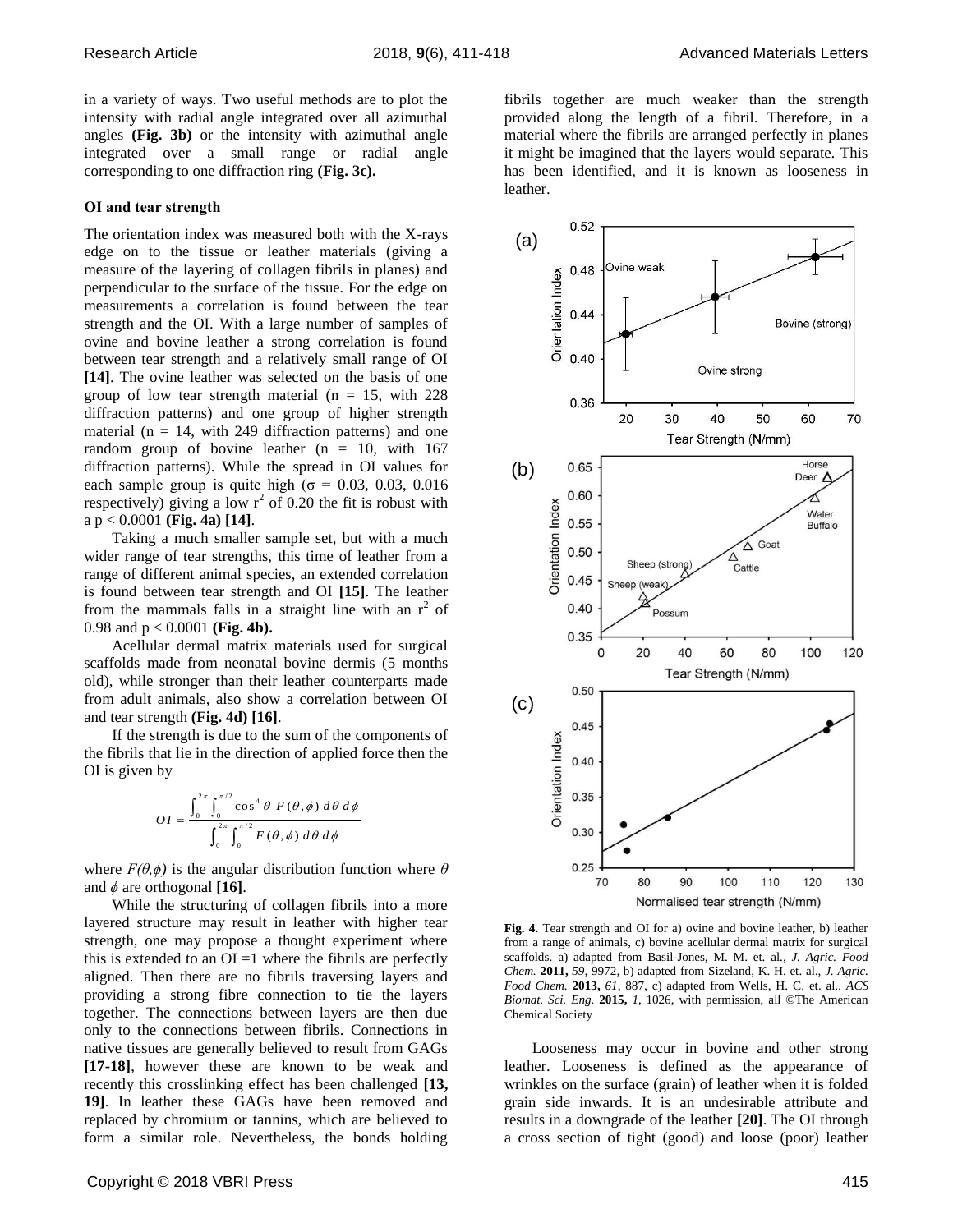found that loose leather has a higher OI throughout the cross section **[21]**. The loose leather in this example also had a higher tear strength (130  $\pm$  61 N mm<sup>-1</sup> compared to  $73 \pm 10$  N mm<sup>-1</sup> for tight leather, with P <0.001 for the difference), in agreement with the correlation found between OI and tear strength in general for leather, but even with the higher strength the appearance of looseness substantially reduces the value of the leather. Looseness therefore is an example of a high OI continuing to increase strength but causing other undesirable properties. The correlation of strength and looseness with OI also provides a reason why looseness is mainly observed in leather from animals that typically produce high strength leather.

## **Age of donor animal and OI**

The correlation between OI and tear strength in leather made from the skins of mammals also applies to other tissues. Pericardium, the membrane that encloses the heart and separates it from the other organs, is used in medical devices, especially in heart valve leaflet replacement. Pericardium is rich in type I collagen **(Fig. 2b, d)** and in contrast to collagen in dermis the collagen contains a strong crimp when not under tension. The strain at failure for bovine pericardium derived from neonatal animals is found to be  $33 \pm 4$  MPa whereas from adult animals it is  $19 \pm 2$  MPa. The stronger neonatal pericardium also has a higher OI, measured with X-rays edge on, of 0.78 compared with 0.63 for adult pericardium (with a  $p < 0.0001$  for a comparison between these two OI values) **[22-23]**. The correlation between tear strength and OI is probably fairly universal for a range of tissue types, although the specific factors leading to high OI may vary.

## **Processing conditions**

The structural arrangement of collagen fibrils in an animal derived material depends on both the native structure and also on the processing that the material has undergone. Changes that are caused by processing should be considered separately to those that occur naturally, in order to understand the inherent natural strength and the strength changes derived from processing conditions. Leather is prepared from skins through a series of processes to remove most non-collageneous components. This is followed by "cross linking" of the collagen with chromium or tannin followed by incorporation of fatliquors. Surgical scaffolds will typically be decellularised tissue with no cross linking agents or preservatives added. Heart valve leaflet replacements are normally decellularised tissue which has subsequently been treated with glutaraldehyde.

The OI varies during the stages of tanning from a salted skin (the normal starting material for a tannery) through to the dry crust staked (finished leather before the final stage of fatliquoring) **(Fig. 5).** While the variation in OI is quite large, so is the variation in thickness of the leather and of the moisture content. The OI can be adjusted for changes in thickness. If the materials containing a fibril expands in thickness uniformly, and the fibril is at an angle  $\theta_1$  from the base, then the new angle of the fibril,  $\theta_2$ , depends on the change in thickness by:

$$
\frac{T_2}{T_1} = \frac{\tan \theta_2}{\tan \theta_1}
$$

where T1 is the original thickness, and T2 is the new thickness. Rearranging for  $\theta_1$  gives the new angle of the fibril after the leather has increased in thickness:

$$
\theta_2 = \tan^{-1} \left( \frac{T_2}{T_1} \tan \theta_1 \right)
$$

Once corrected for thickness the remaining difference in OI is only due to water content with the wet samples having a higher OI (0.8 in the leather example) compared with dry leather (0.66) **[24]**.



**Fig. 5.** Orientation index for skin during leather processing stages, thickness normalized. Reprinted with permission from Sizeland, K. H. et. al. *J. Agric. Food Chem.* **2015,** *63*, 2499 ©2015 The American Chemical Society.

## **Tissue adapting to strain**

When collagen based materials are strained, the collagen fibrils respond to the strain in a number of ways. The collagen fibrils first reorient to the direction of strain **(Fig. 6a).** This is apparent in the shift in orientation of the features in the scattering pattern. The diffraction rings become centred on the direction of applied strain while the low q region of the pattern reflecting the form factor of collagen, importantly the fibril diameter, becomes aligned at right angles to this direction. As the orientation changes, the OI increases which is apparent as a narrowing of the azimuthal angle – intensity plot **(Fig. 6a) [12-13]**. This reflects the process of fibrils turning to the direction of applied strain, with those furthest from the direction of strain reorienting the most. In some materials such as pericardium (but not dermis) crimp may be present, and this is straightened in the early stages of stretching and reflected in both an increase in OI and an apparent decrease in fibril diameter (since the SAXS form factor gives an average diameter for the fibril). Finally the individual fibrils begin to stretch. This can be measured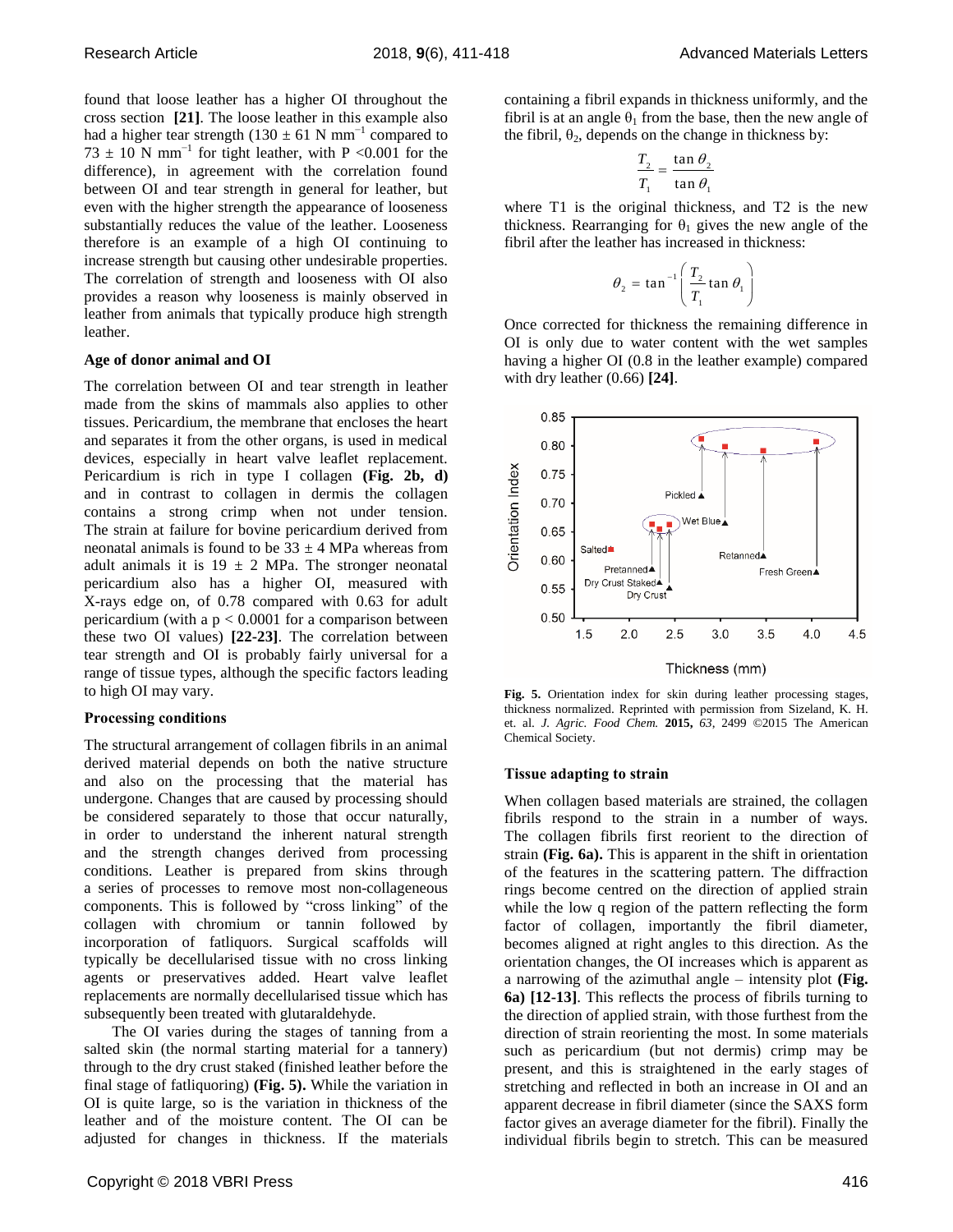by the increase in D-spacing, this change being directly proportional to the increase in length of the fibrils **(Fig. 6b)**. The fibril diameter, measured from SAXS as a tissue is strained, decreases at the same time as the D-spacing increases. These changes can be plotted together for a collagen material as it is strained **(Fig. 6c)**. From this, a Poisson's ratio for collagen fibrils can be calculated, which turns out to be large  $(2.1 \pm 0.7)$  [25]. This variety of mechanisms for accommodating strain gives collagen materials great strength and toughness **[26-27]**.



**Fig. 6.** Strained pericardium. (a) with strain the spread in azimuthal angle distribution decreases and centres on the direction of applied strain; (b) With increasing strain the D-spacing diffraction peaks shift; (c) fibril diameter, D-spacing and OI all change with strain. a) and b) Reprinted with permission from Kayed, H. R et.al. *RSC Adv.* **2015,** *5*, 103703 ©2015 The Royal Society of Chemistry; c) Reprinted with permission from Wells, H. C. et. al. *J. Appl. Phys.* **2015,** *117*, 044701 ©2015 The authors.

### **Conclusion**

The arrangement of collagen fibrils in tissues has been characterized by synchrotron based small angle X-ray scattering supported by microscopy techniques. There was a strong correlation between tear strength, which is a good indicator of in-service performance, and the spread of fibril orientation (orientation index, OI). A highly layered structure provides the greatest tear strength. The OI of a natural material was found to depend on the individual source animal (with considerable variation between animals), the species of the source animal, the age of the animal, and processing conditions from the raw material to the finished product. The correlation between tear strength and OI appears to be universal for a range of tissue types. When collagen based materials are strained, the collagen fibrils respond to the strain by reorienting to the direction of strain with an increase in OI, then the individual fibrils begin to stretch. From this, a Poisson's ratio for collagen fibrils can be calculated. This variety of mechanisms for accommodating strain gives collagen materials great strength and toughness.

#### **Acknowledgements**

This work was supported by grants from the Ministry of Business Innovation and Employment LSRX0801 and LSRX1301 (MMB-J, KHS, HSW, SJRK), a Massey University Scholarship (HRK) a Royal Society of New Zealand NZ-Taiwan Nanotechnology Research Student Travel grant (HCW) and the Australian Synchrotron for travel funding and accommodation. Samples were provided by Southern Lights Biomaterails (NZ), TEI Biosciences (USA) and Tasman Tanning Ltd (NZ). This research was undertaken on the SAXS/WAXS beamline at the Australian Synchrotron, Victoria, Australia and the SAXS/WAXS beamline at NSRRC, Taiwan.

#### **Author's contributions**

Conceived the plan: RGH; Performed the experiments: HCW KHS HRK SJRK, MMB-J, RLE, RGH; Performed the data analysis: HCW KHS HRK SJRK, MMB-J, RLE, RGH; Wrote the paper: HCW, RGH. Authors have no competing financial interests.

#### **References**

- 1. Fratzl, P., *Collagen: Structure and mechanics*. Springer Science + Business Media: New York, 2008.
- 2. Badylak, S. F., *Biomaterials* **2007,** *28*, 3587. **DOI:** 10.1016/j.biomaterials.2007.04.043.
- 3. Vongpatanasin, W.; Hillis, L. D.; Lange, R. A., *N. Engl. J. Med.*  **1996,** *335*, 407.
- **DOI:** 10.1056/nejm199608083350607.
- 4. Gautieri, A.; Vesentini, S.; Redaelli, A.; Buehler, M. J., *Nano Lett.*  **2011,** *11*, 757.
- **DOI:** 10.1021/nl103943u.
- 5. Williams, J. M. V., *J. Soc. Leather Tech. Ch.* **2000,** *84*, 317.
- 6. Williams, J. M. V., *J. Soc. Leather Tech. Ch.* **2000,** *84*, 327.
- 7. ASTM, Standard Test Method for Bursting Strength of Textiles-Constant-Rate-of-Traverse (CRT) Ball Burst Test. 2011; pp 1.
- 8. Junqueira, L. C. U.; Bignolas, G.; Brentani, R. R., *Histochem. J.*  **1979,** *11*, 447.

**DOI:** 10.1007/bf01002772.

- 9. Fang, M.; Goldstein, E. L.; Turner, A. S.; Les, C. M.; Bradford, G. O.; Fisher, G. J.; Welch, K. B.; Rothman, E. D.; Banaszak Holl, M. M., *ACS Nano* **2012,** *6*, 9503. **DOI:** 10.1021/nn302483x.
- 10. Bigi, A.; Ripamonti, A.; Roveri, N.; Jeronimidis, G.; Purslow, P. P., *J. Mater. Sci.* **1981,** *16*, 2557. **DOI:** 10.1007/bf01113596.